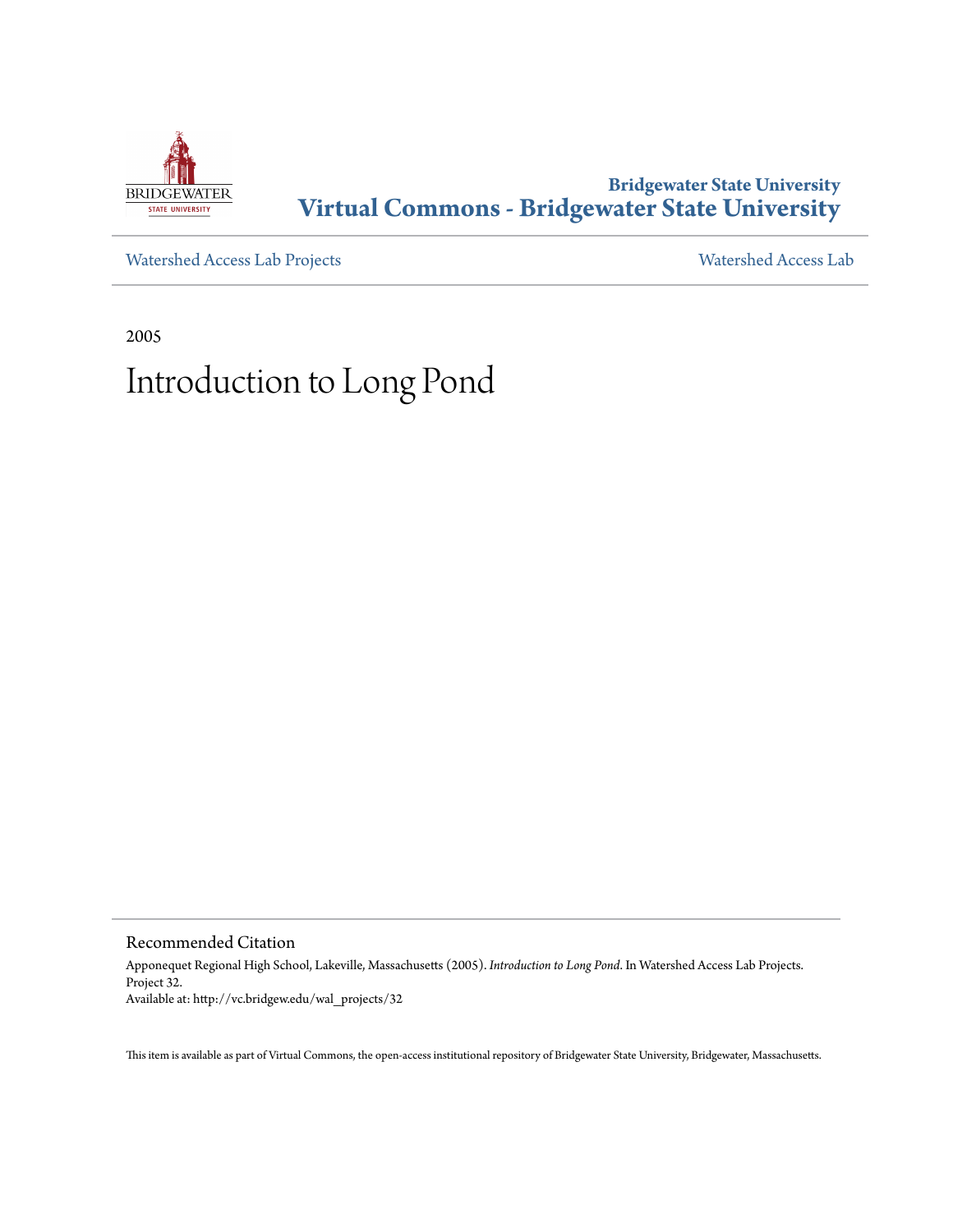# Introduction to Long Pond

#### By Kristen Hewett and Mollie Quelle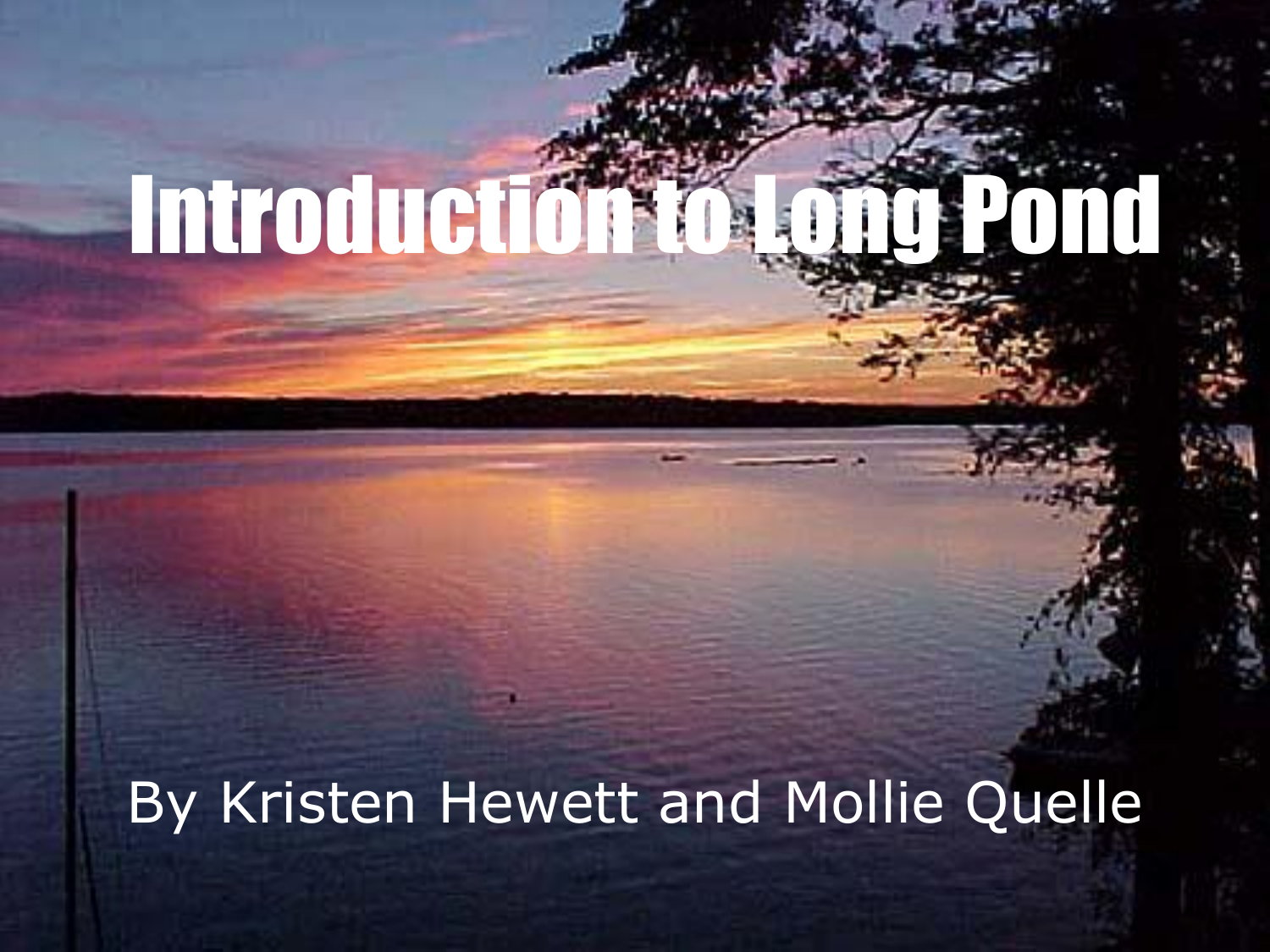#### General Information

- 5-pond complex
- Formed by glaciers
- 1,721 acres
- **Taunton River Watershed**
- Altitude-82 feet
- Mean depth- 6 feet
- Max depth- 10 feet
- Clarity- up to 5 feet

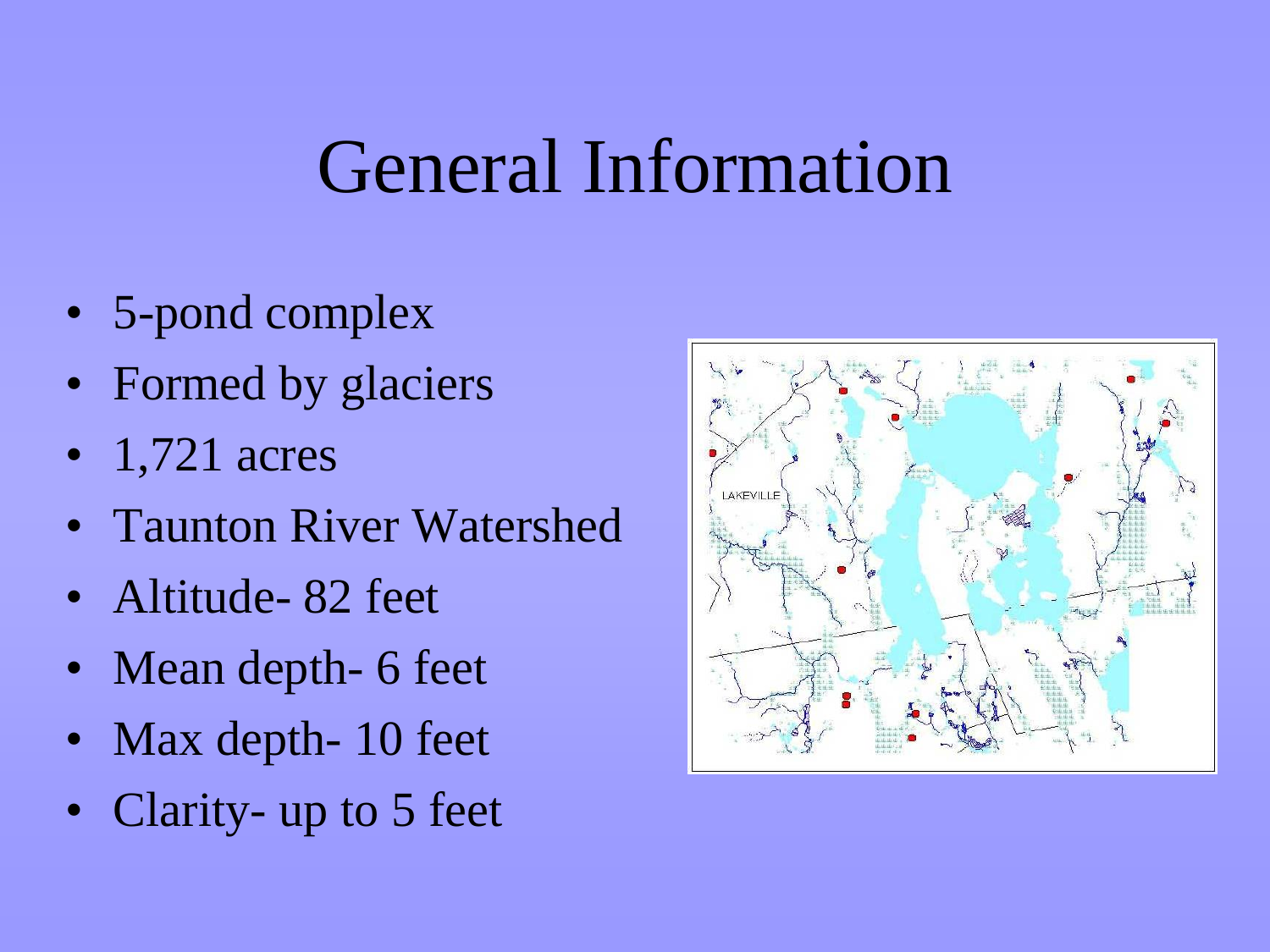# **Long Pond-Land Use**





Created by: Mollie Quelle March 30, 2005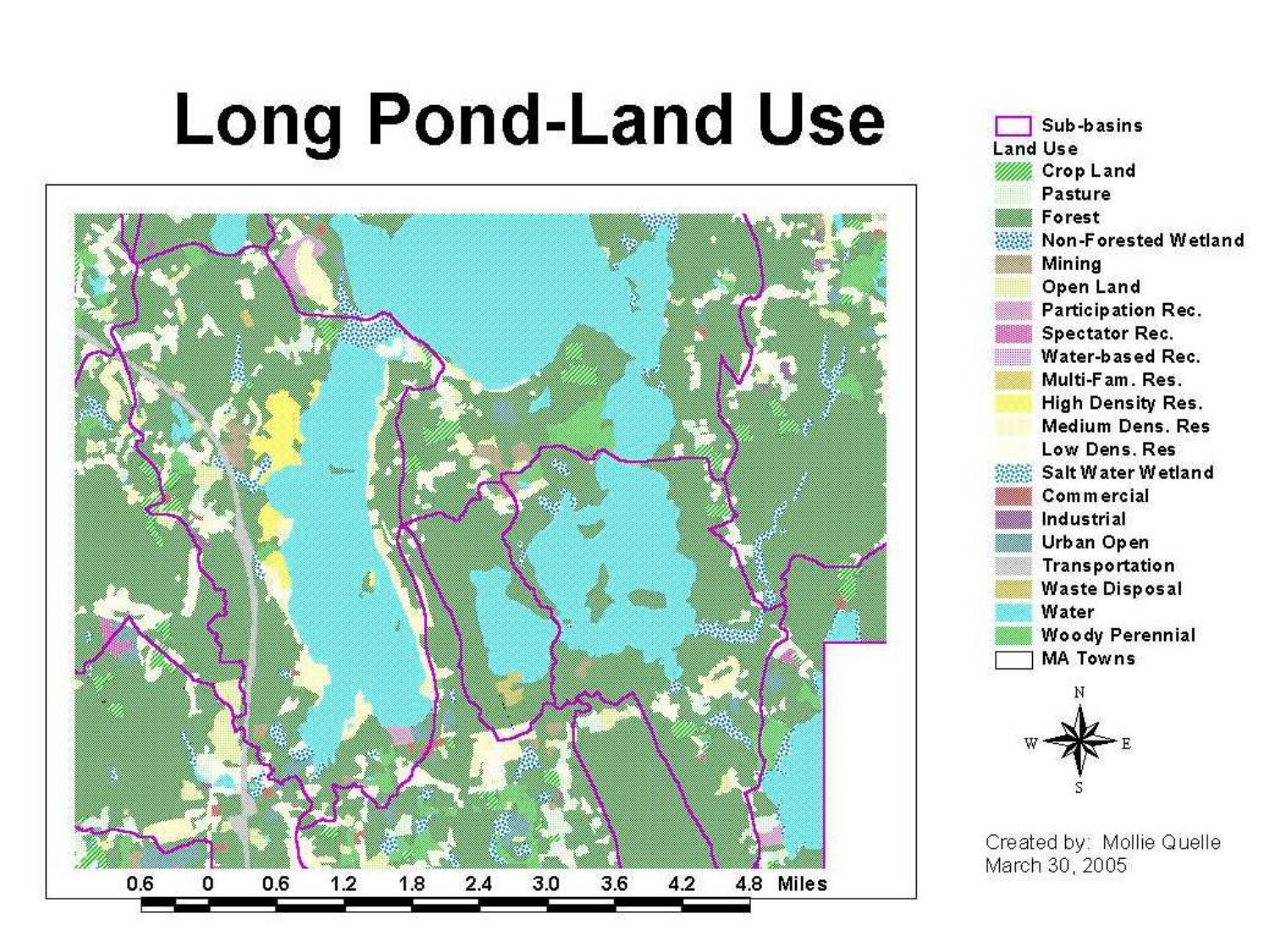### Historical Land Use

- Used to be agricultural town
- Transportation of iron and men
- Iron smelting mills

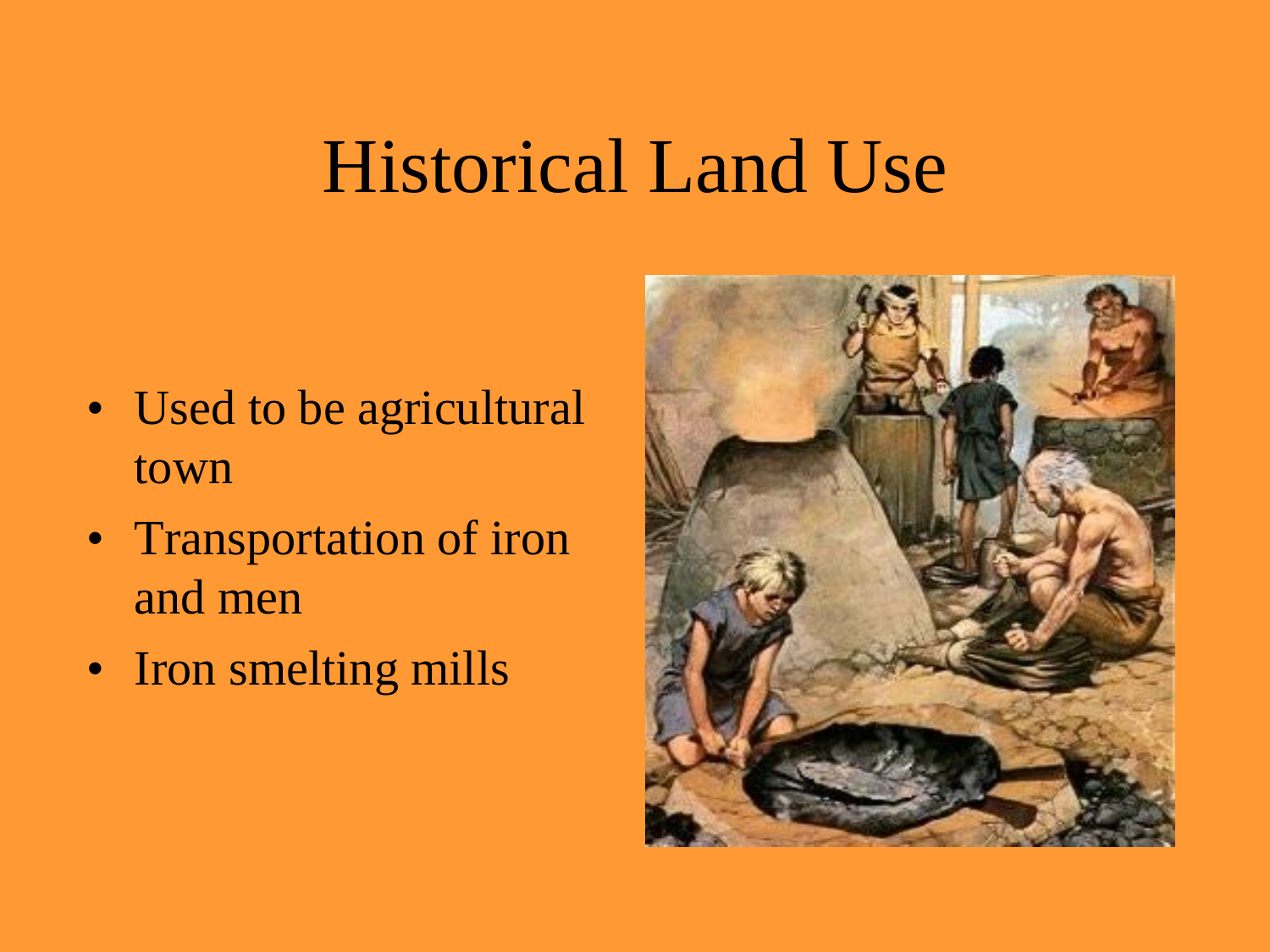# Changing Population

- Commute to Boston
- Work in city, live in suburbs

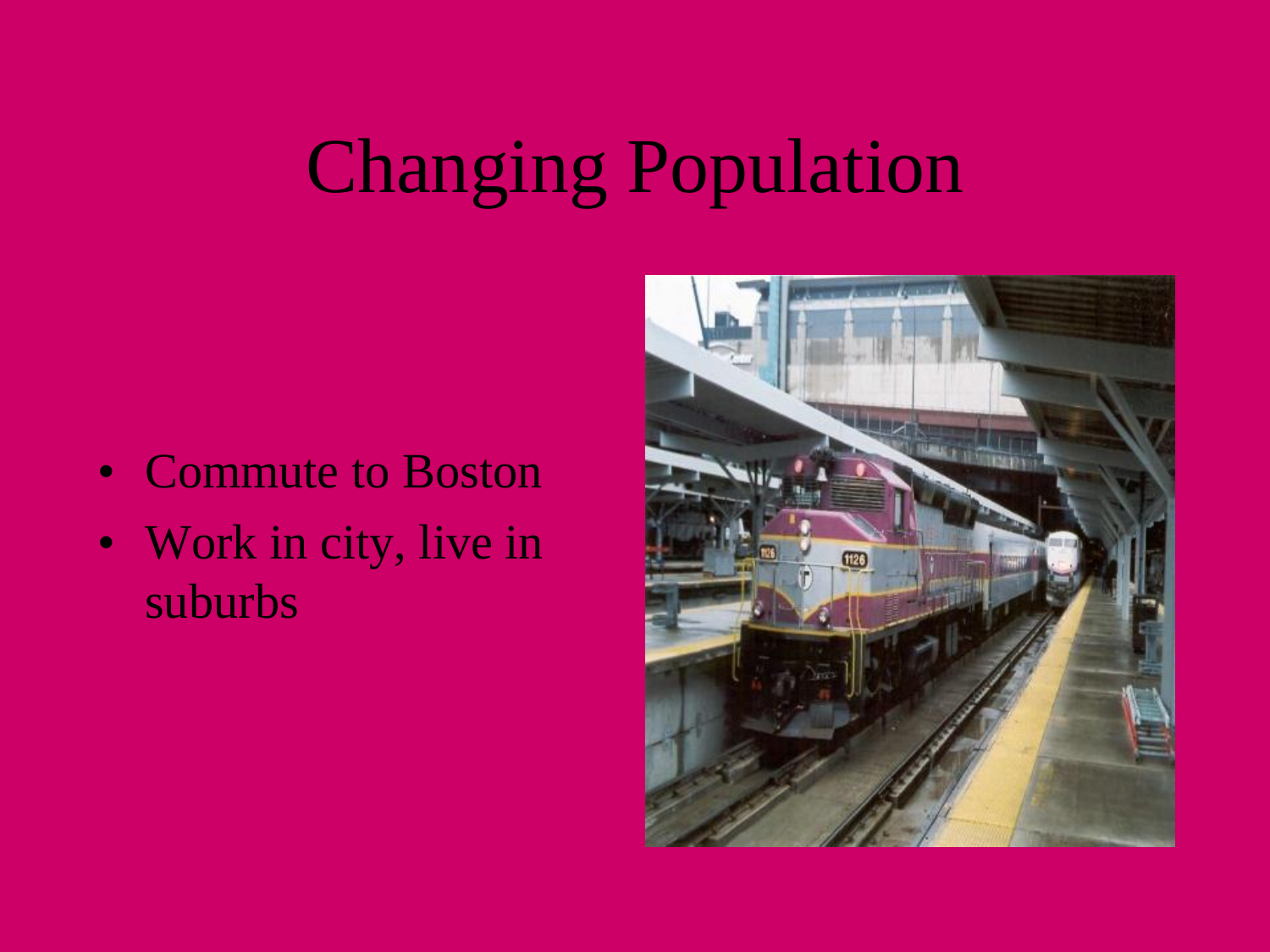### Residential Land Use

- Population increase
- Residential development
- Converted lakeside summer cottages
- Clark Shores
	- 1977- 160 year-round houses
	- 2000- 261 year-round houses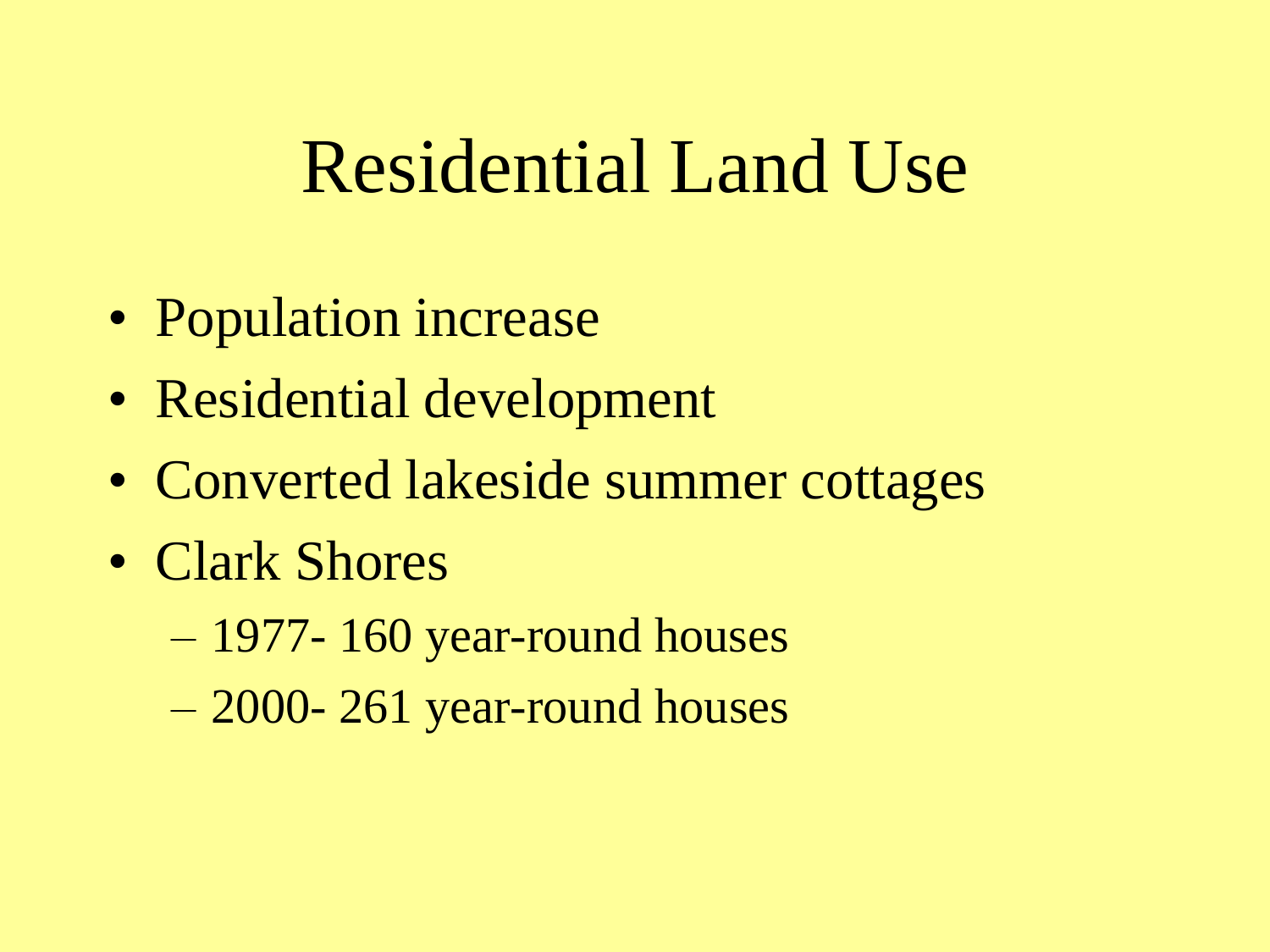#### General Land Uses

- Drinking supply
- Irrigation
- Swimming
- Water skiing
- Fishing
- Ice skating
- Ice fishing
- Boating

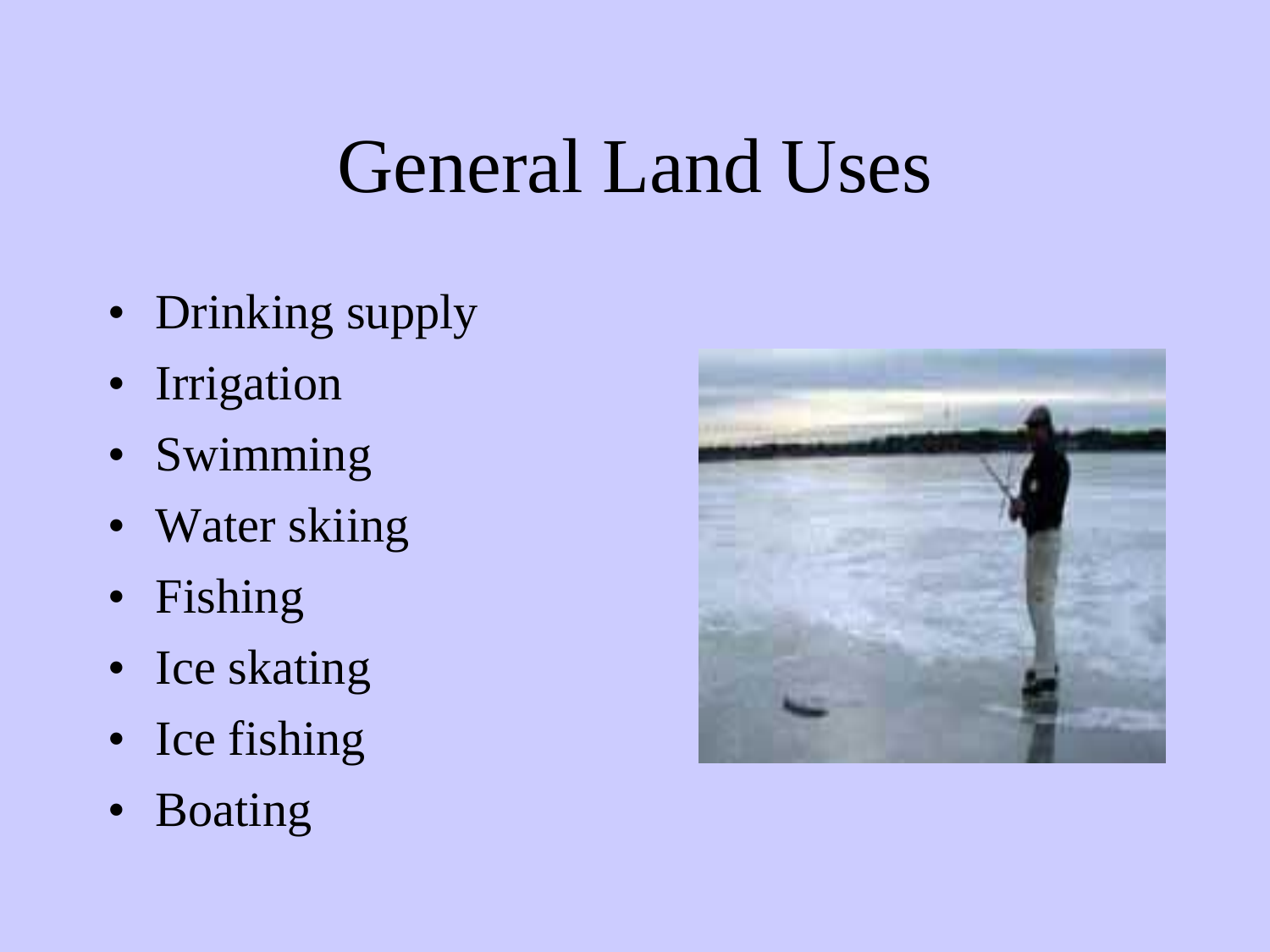# **Long Pond-Land Use**





Created by: Mollie Quelle March 30, 2005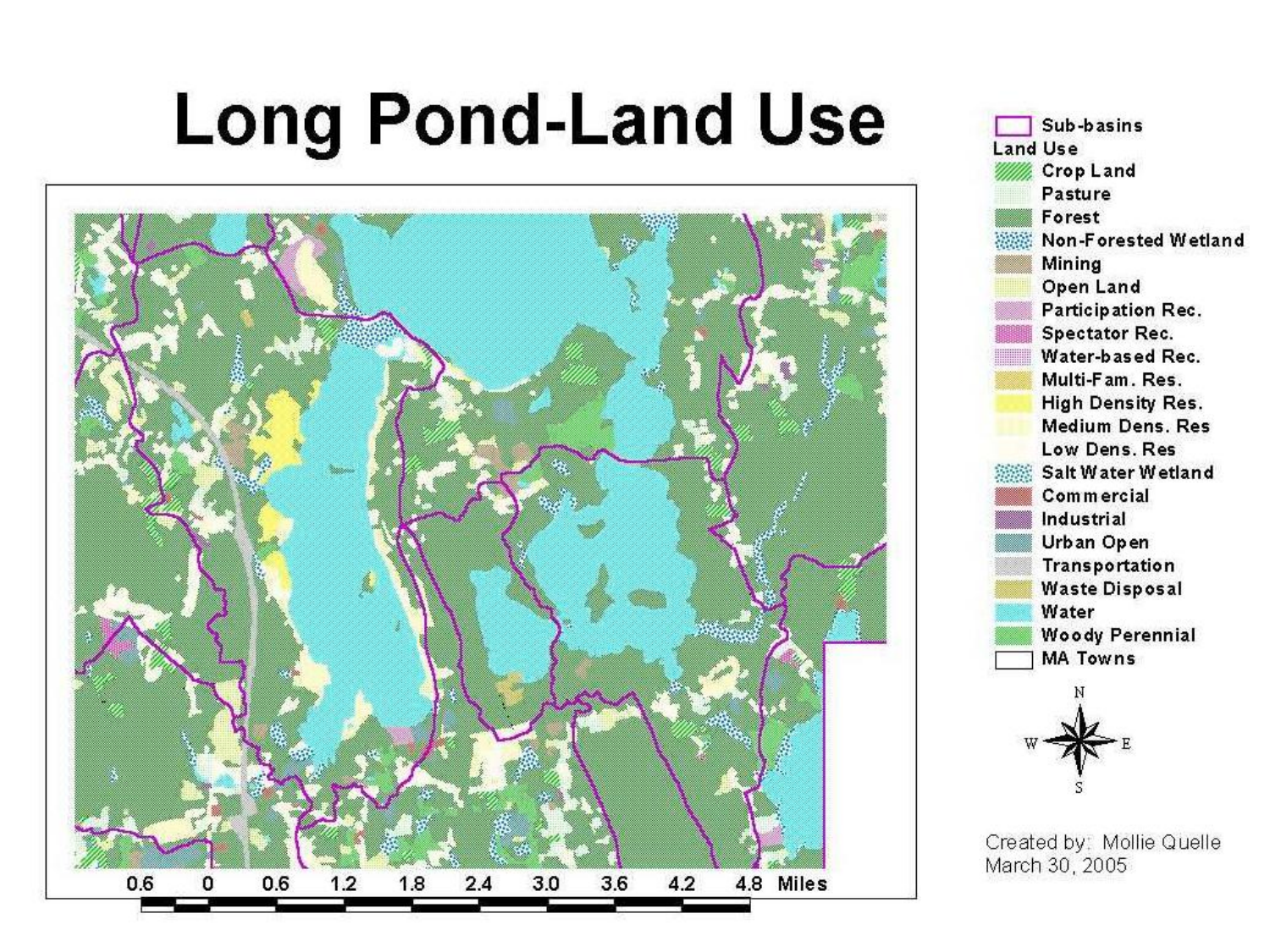### Lakeside Festival

- Annual festival
- Cathedral Camp
- 1800's
- Carnival rides and stands

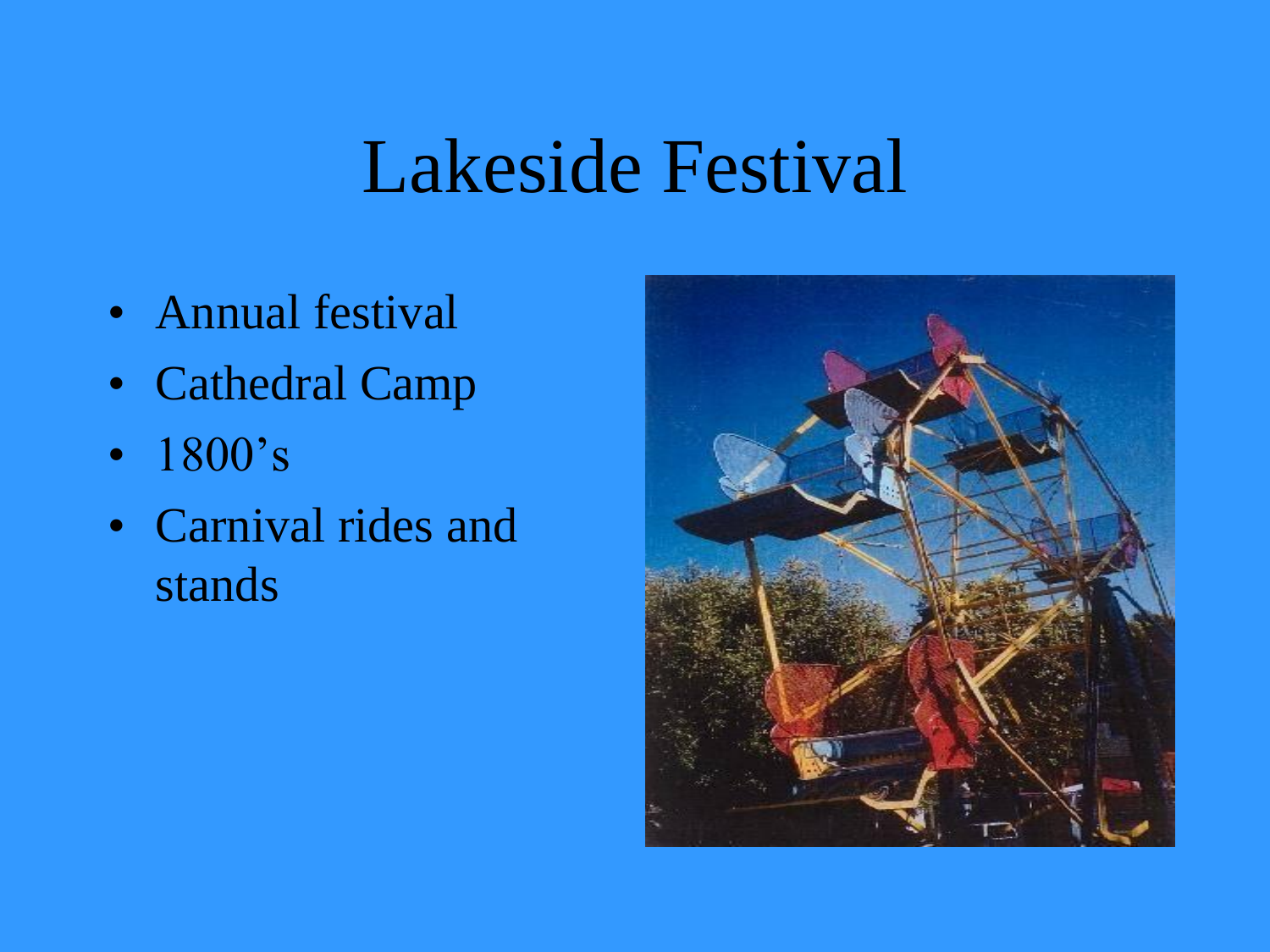# **Long Pond - Transportation**



Lakes & Ponds *EEEE* Wetland / Salt Marsh **Example Cranberry Bog** Surface Water **Tidal Flat** Im poundment Dam Maj MHD Rds by Admin Ig scal Interstate U.S. Federal **State** / Major Road - Connector **MA Towns** 



Created by: Sarah Douillette April 1, 2005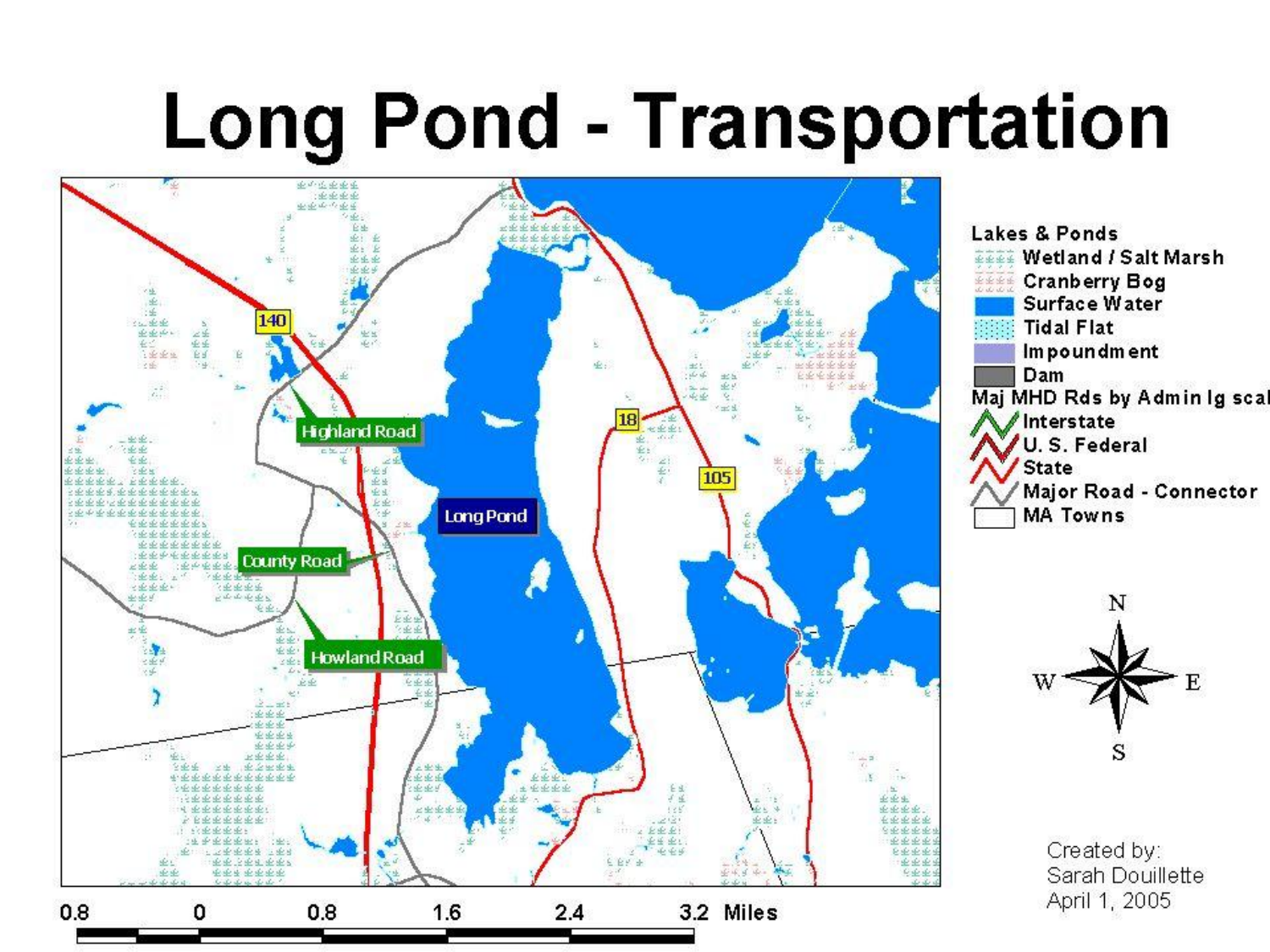# Usage Change

- Public boat ramp
- Department of Natural **Resources**
- Increased boat activity
- Decreased clarity